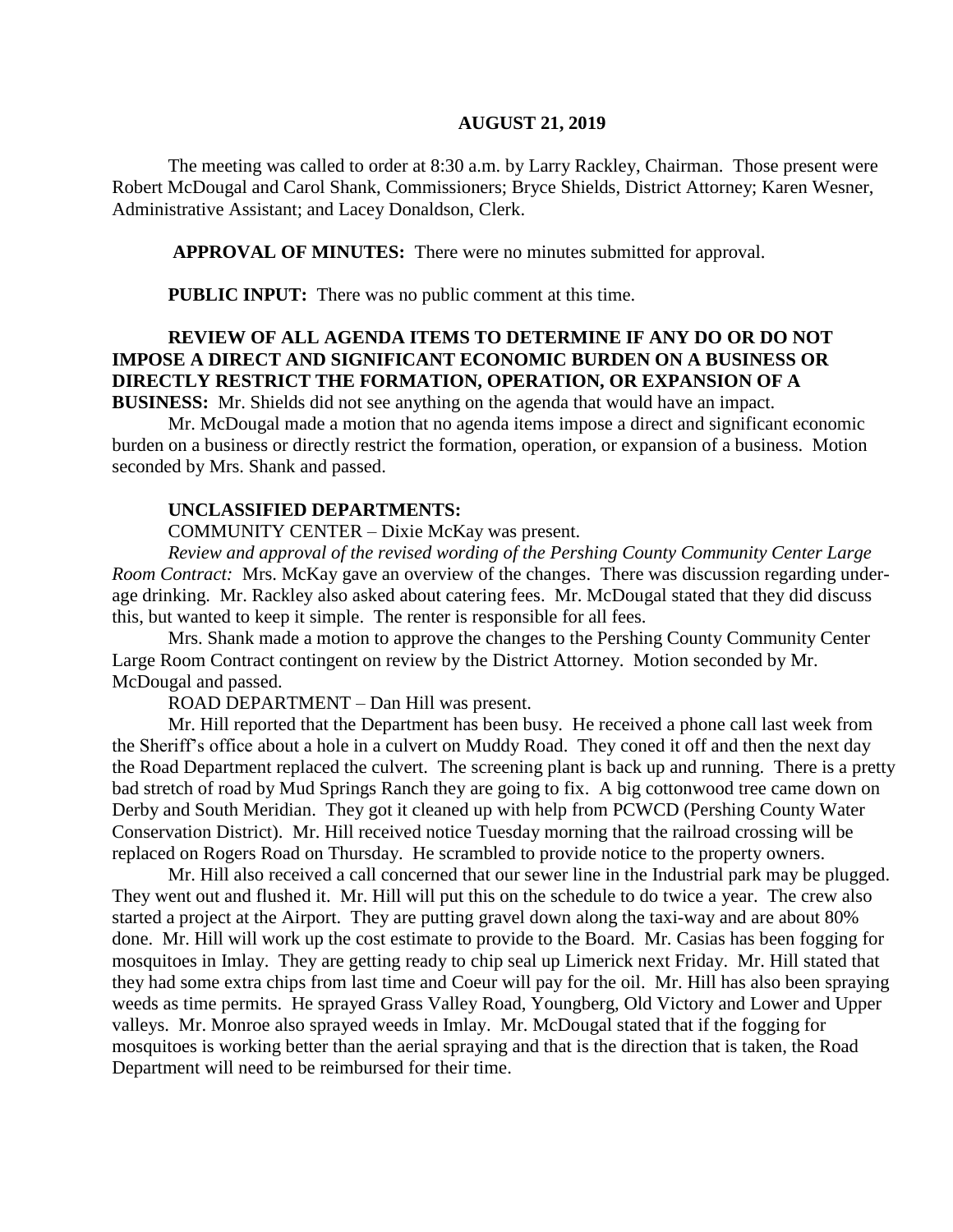*Salary Resolution, J. Hughes:* Mrs. Shank made a motion to approve the Salary Resolution for Jeanette Hughes moving her from an Administrative Clerk I, Range 23, Step 1 to an Administrative Clerk II, Range 26, Step 1 effective September 17, 2019. Motion seconded by Mr. McDougal and passed.

LANDFILL – Dan Hill and Mitch Nielsen were present.

Mr. Nielsen reported that there has been a decrease in Imlay and Grass Valley, but there has been a huge increase in Unionville. Mr. Nielsen stated that Unionville usually gets hauled out every five weeks or so and they have been having to do it every three. Mr. Nielsen thinks a lot of it is clean-up from Code Enforcement activities.

Mr. Nielsen also reported that the back-stop was ruined at the Grass Valley Transfer site. The top bar was ripped off and the chain-link is damaged. He is not sure what happened. Mr. Nielsen spoke with NDF (Nevada Division of Forestry) about having the prison crew make the repairs and was told that they cannot do any fence work in that area.

Mr. Nielsen spoke about a Solid Waste Management Training in Phoenix in October. He will request an agenda item for approval and get the information to the Board. He is also still waiting on NDEP (Nevada Division of Environmental Protection) to respond to the Repurpose Plan.

*Discussion regarding enforcement of requirement to have all trash covered when being hauled on public roadways to the County Landfill and enforcement of littering on public roadways going to the Landfill:* Mr. Rackley asked how much trash is uncovered. Mr. Nielsen stated that very few loads are covered. JP Burke was also present as he requested this item. He inadvertently ran over some debris causing a flat tire. Mrs. Shank asked if they should place some signs on Arobio. Mr. Hill stated that NDOT (Nevada Department of Transportation) will have to be contacted for approval to place signs on Arobio and Pitt. They will check on the signs and Mr. Nielsen will work on a public service announcement.

BUILDINGS AND GROUNDS – John Handka was present.

Mr. Handka reported that they have been trimming trees and repairing drip lines at both cemeteries. He is satisfied with the weed abatement. They are still having an issue with washouts at Lone Mountain. Mr. Handka stated that every other month the Imlay Community Center's water bill skyrockets. The last bill was for 120,000 gallons. The Board asked Mr. Handka to figure out a way to lock the faucet to see if this alleviates the problem. Mr. Handka also reported that they have been spraying weeds where needed. He is trying to get a handle on the goat heads prior to the youth soccer season. He also stated that the door was kicked in at the ball fields.

PERSHING COUNTY FIRE/AMBULANCE DEPARTMENTS –

*LOVELOCK FIRE/AMBULANCE DEPT.S:* Chief Wilcox was present.

Chief Wilcox stated that he thought the meeting with the State Fire Marshall's office went well. He would like to see a joint meeting between the City and County to discuss other issues they may be having. Chief Wilcox also stated that they had a call the other night to Mile Marker 141 and neither Imlay nor Rye Patch could respond so Lovelock had to. It is becoming harder and harder to get volunteers. Chief Wilcox will be at Burning Man for 10 days, so someone else will be assigned to the Chief's vehicle. Mr. Heidemann is helping the Imlay and Rye Patch Departments get caught up with their reporting.

*Request for approval to use the County Water truck for the 2019 Burning Man Event from August 25 through September 2, 2019 with the rental fee of \$3,500 being paid to the Pershing County Road Department:* Mr. McDougal made a motion to approve the use of the county water truck for the 2019 Burning Man Event from August  $25<sup>th</sup>$  through September  $2<sup>nd</sup>$  with the rental fee of \$3,500 going to the Road Department. Motion seconded by Mrs. Shank and passed.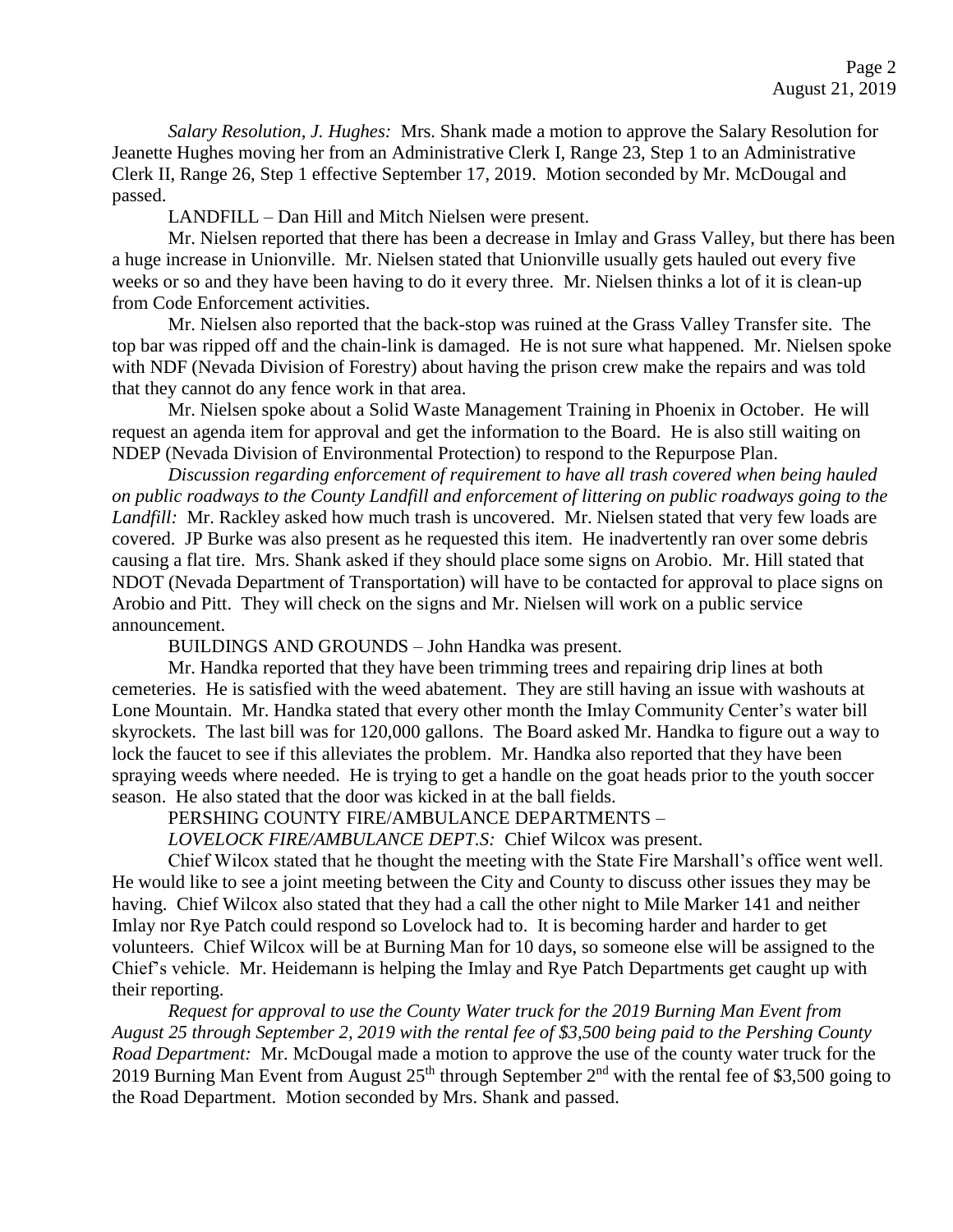SAFETY – Mrs. Shank reported that Ms. Haas is working on getting everyone set up with their requirements. She also stated that POOL/PACT is changing their e-learning program in about 6 months. IT DEPARTMENT – Justin Abbott was present.

Mr. Abbott reported that he has been helping Sheriff Allen get ready for Burning Man. He is still getting support tickets for the Devnet and Tyler conversions. Mr. Abbott also reported that he will be out of the office starting tomorrow and will be back next Thursday.

*Approval to purchase new workstation with monitor for IT Department in the amount of \$1,465.00:* Mr. Abbott stated that his current workstation is not powerful enough for what he needs. He does have this in his budget.

Mrs. Shank made a motion to approve the purchase of a new workstation with monitor for the IT Department in the amount of \$1,465.00. Motion seconded by Mr. McDougal and passed.

*Approval to purchase 4 seats for Kaseya BMS for IT and PCSO (service desk and project management) and 100 endpoints for Kaseya VSA for workstations, servers, and laptops (remote monitoring and maintenance) in the amount of \$22,030.85 to be paid over 3 years (1st year \$8,462.85;*   $2^{nd}$  / 3<sup>rd</sup> years \$6,802.00 each): Mr. Abbott stated that this product is a virtual systems administration program and gave an overview of what functions it would allow Mr. Abbott to do remotely.

Mr. Abbott stated that he did budget for this as well, but did not include the Sheriff's office. He does have some items he can shift in priority to make up the difference.

Mrs. Shank made a motion to approve the purchase of 4 seats for Kaseya BMS for IT and the Sheriff's office in the amount of \$22,030.85 to come out of the IT budget. Motion seconded by Mr. McDougal and passed.

# **ELECTED DEPARTMENTS:**

LACEY DONALDSON, CLERK-TREASURER – Mrs. Donaldson reported that the office is still busy posting first installment taxes. The office went live with Tyler Cashiering last week. They are continuing with the conversion and syncing with the Recorder-Auditor's office the rest of the month. Mrs. Donaldson attended a meeting in Reno last Thursday to discuss the implementation of Same Day Registration. The Clerk's Association has scheduled a conference call today to speak with the vendor about the implementation and any other election related issues. Mrs. Donaldson informed the Board that one of her employees is transferring to Justice Court as of August  $30<sup>th</sup>$ .

*Approval of corrections/changes to the Tax Roll:* Mrs. Donaldson presented the Board with the following roll adjustments:

| APN #008-560-04 | New Life USA-Nevada            | Property is tax exempt              |
|-----------------|--------------------------------|-------------------------------------|
| APN #003-890-08 | David Rocha                    | Reclass storage structures          |
| APN #009-401-13 | <b>Blancett &amp; Einstoss</b> | <b>Removing Mobile Home</b>         |
| APN #001-111-26 | Daryl Guisti                   | Removing Landfill & TV Assessment   |
| APN #001-111-27 | Daryl Guisti                   | <b>Removing Landfill Assessment</b> |
| APN #003-311-16 | Robert Jack                    | Removing metal shed & fuel tanks    |
|                 |                                |                                     |

Mrs. Shank made a motion to approve the tax roll adjustments as presented. Motion seconded by Mr. McDougal and passed.

*Approval to advertise/hire vacant Administrative Clerk I/II position as full-time, which was approved in the 2019-2020 budget:* Mr. McDougal made a motion to approve the advertising and hiring to fill the vacant Administrative Clerk I/II position in the Clerk-Treasurer's office at full-time. Motion seconded by Mrs. Shank and passed.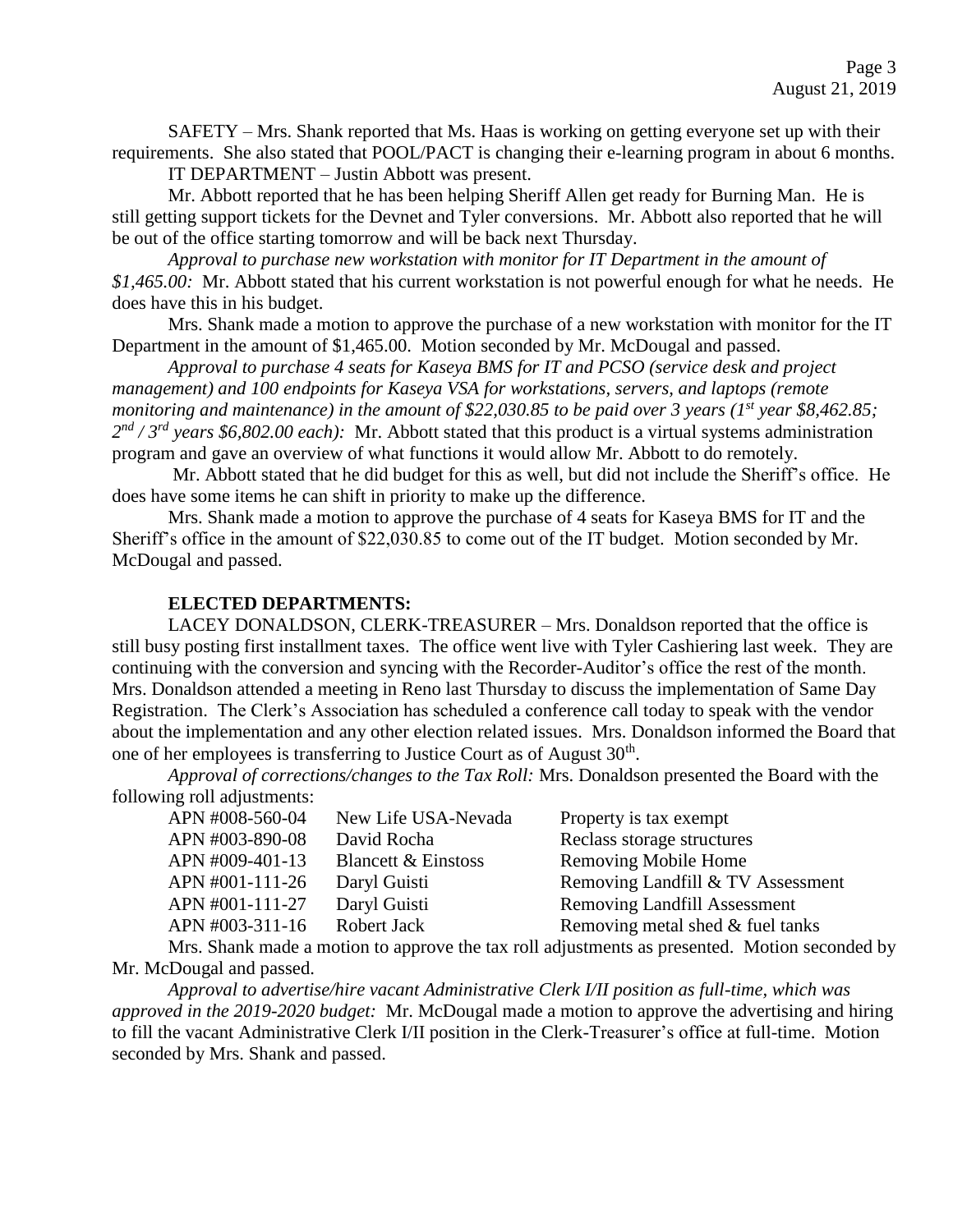RENE CHILDS, RECORDER-AUDITOR – Mrs. Childs gave the board the monthly fund balances report. Payroll will be live in the Tyler system this week. Fixed Assets has been pushed out till the Auditors come in September.

*Authorization to process and run A/P vouchers and checks for the next 4 to 6 months on a weekly basis or as needed due to implementation of new software:* Mrs. Shank would like to make the approval for four months, till the end of calendar year, and if additional time is needed it can be approved at that time. Mrs. Childs stated that there are several departments that turn in vouchers with errors, which is taking a lot of time to rectify. Mrs. Childs is going to send out a memo. There are also issues with timecards. They are nearing the close of the 60-day window to make adjustments for last fiscal year.

Mrs. Shank made a motion to approve 4-month period. Motion seconded by Mr. McDougal and passed.

*Renewal of contract between Pershing County and State of Nevada – SilverNet Network:* It was noted that this is a three-year contract and it is for the State's connection for DMV. The contract lists an amount not to exceed \$4,800.00.

Mrs. Shank made a motion to approve the renewal of the contract between Pershing County and the State of Nevada, SilverNet Network at a cost not to exceed \$4,800.00. Motion seconded by Mr. McDougal and passed.

LAUREEN BASSO-CERINI, ASSESSOR – Ms. Basso-Cerini stated that DMV loves to make legislative changes. They will now have to track everyone's odometer readings when they come in for a renewal or title change. Ms. Basso-Cerini also reported that they lost their Devnet liaison, so it has been frustrating getting the necessary training. Devnet has been sending someone to work with them once a month.

*Farr West Engineering 2020 Contract / Scope of Work / GIS Services:* Ms. Basso-Cerini stated that she had been having some issues with Farr West. She did have a meeting with them to discuss her concerns and she feels things have been resolved.

Mrs. Shank made a motion to approve Farr West Engineering's 2020 Contract and Scope of Work for GIS Services in an amount not to exceed \$45,000.00. Motion seconded by Mr. McDougal and passed.

KAREN STEPHENS, JUSTICE COURT – *Salary Resolution, M. Ortega, transfer from Clerk-Treasurer's office to Justice Court:* Judge Stephens informed the Board that this is just the transfer paperwork allowing Ms. Ortega to move from the Clerk-Treasurer's office to Justice Court. She will have another Salary Resolution on a future agenda to move Ms. Ortega to a higher salary range as she previously worked in Justice Court for eight years.

Mrs. Shank made a motion to approve the Salary Resolution for Megan Ortega, transferring her from the Clerk-Treasurer's office to Justice Court effective September 2, 2019. Motion seconded by Mr. McDougal and passed.

Judge Stephens stated that they are getting ready for Burning Man. Mrs. Shank asked about collections. Judge Stephens stated that they are going well. The number of Highway Patrolmen is down, so less citations are being issued.

JERRY ALLEN, SHERIFF – Sheriff Allen reported that as of yesterday they had 21 inmates. Four have been released this week. Sheriff Allen also reported that he will be losing two deputies, one by end of the month and one in November. He will be testing potential candidates in mid-September. Sheriff Allen stated that he does have a Cat I Reserve that will be helping out on a temporary basis.

Sheriff Allen stated that he was out on the Playa yesterday trying to get the network setup prior to the event starting. There are reportedly 3,000 on playa right now. Sheriff Allen feels like there are more out there than that, but this the number they are reporting. Sheriff Allen also stated that a car was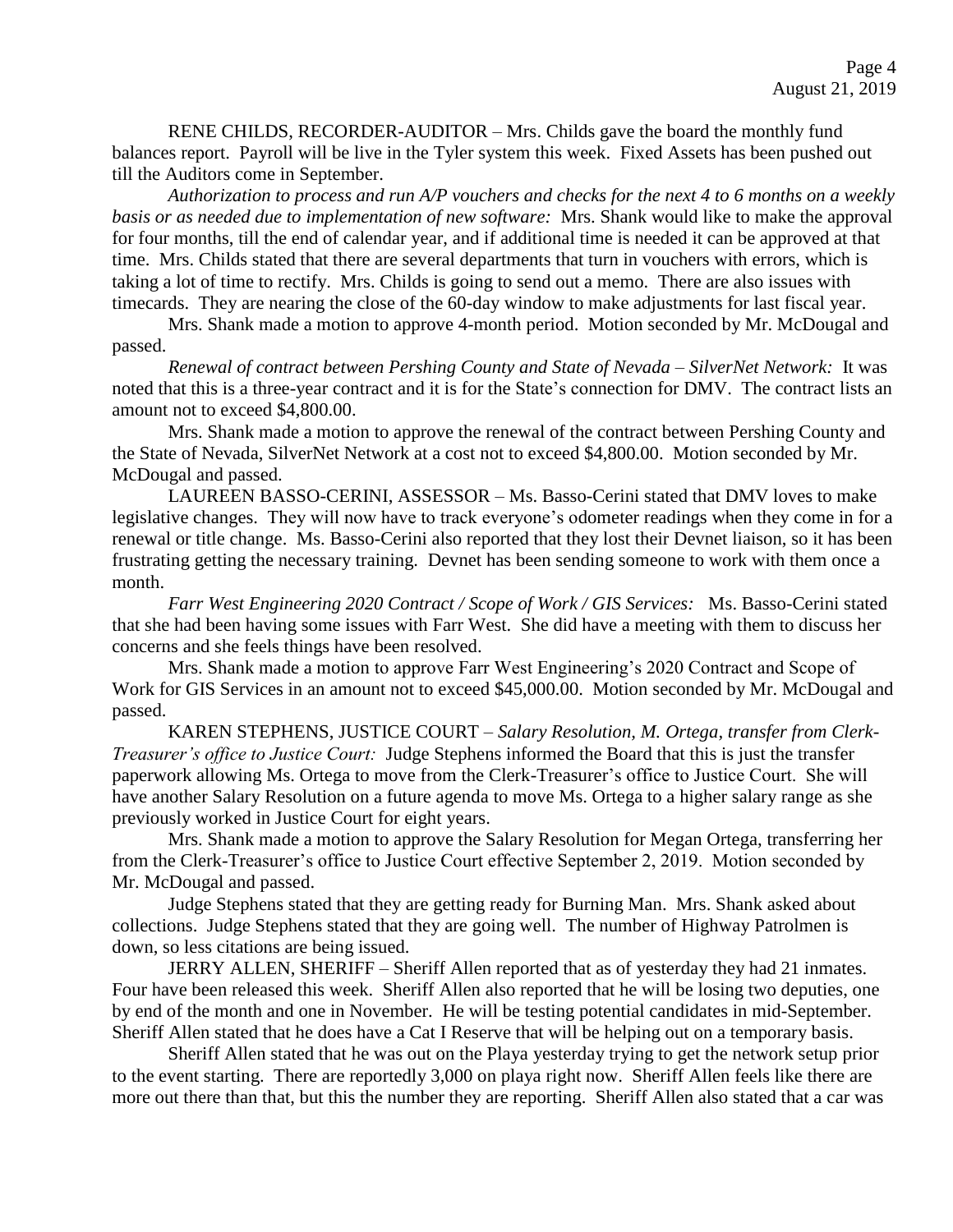seized and given to the Sheriff's office. An item will be on the next agenda for the Board to accept the vehicle. Sheriff Allen stated that it can only be used to further drug enforcement.

## **UPDATE ON PROGRESS OF SITE LOCATION, DESIGN, FUNDING, AMENITIES AND CONSTRUCTION OF FUTURE LAW ENFORCEMENT CENTER:** REVIEW OF MAP

FOR APN 001-133-13 AND 001-133-14 – Mr. Rackley stated that there were some corrections made to boundary lines on the map. Ms. Basso-Cerini stated that the map has been recorded; however, the researcher for Western Title has some concerns. It was clarified that these parcels would be traded for the parcel by the Church. Mr. Shields stated he didn't see any concerns, but will contact Joe at Western Title to see what his concerns are.

APPROVAL TO PROCEED WITH THE APPRAISAL OF LOTS AND TO MAKE AN OFFER ON SAID PROPERTY – Mrs. Shank made a motion to proceed with the appraisal and to make an offer contingent on the verification of clear title. Motion seconded by Mr. McDougal and passed.

**PROCLAMATIONS AND AWARDS:** There were no Proclamations or Awards considered.

### **GRASS VALLEY ADVISORY BOARD:** Paul Schlehr was present.

Mr. Schlehr reported that the transfer station has been going through its normal ups and downs. Mr. Schlehr asked for an update on Grass Valley getting their own zip code. Ms. Shank stated that she has been working with Congressman Amodei's office.

DISCUSSION REGARDING COMPLAINTS RECEIVED REGARDING THE REPAIR NEEDED TO THE FENCING OF THE "CATTLE FREE AREA" AND CONTRACTING WITH SOMEONE TO MAKE THE REPAIRS – Mrs. Shank asked if we need to go out for RFPs (Request for Proposals). Mr. Shields stated that we just need to get three quotes from people willing to do it. Mrs. Shank thinks it should be advertised and RFPs requested.

Mrs. Shank made a motion to determine how much fencing needs to be fixed and advertise for Request for Proposals. Motion seconded by Mr. McDougal and passed.

ENFORCEMENT OF ORDINANCE #173, CHAPTER 6.06 OF THE PERSHING COUNTY CODE AND POSSIBLE AMENDMENTS TO ORDINANCE #173 – There was no discussion.

**DERBY FIELD AIRPORT:** DISCUSSION REGARDING CREATING A CONTRACT WITH NNIS TO INSTALL ANTENNA/CAMERAS ON TV DISTRICT TOWER ON TOULON PEAK IN ORDER TO PROVIDE BETTER INTERNET SERVICE FOR THE FUEL CARD READER AT THE AIRPORT – John Handka spoke regarding the internet service at the Airport. This solution will not help our service. Mr. Handka believes the problem has been resolved at Derby Field.

Mr. McDougal stated that they would entertain a request from NNIS to install an antenna on Toulon Peak if NNIS came before the Board.

**BOARD APPOINTMENTS/RESIGNATIONS:** LIBRARY BOARD – Mr. McDougal made a motion to accept Roberta Sandusky's resignation from the Library Board. Motion seconded by Mrs. Shank and passed.

Mr. McDougal asked if a vacancy on the Library Board has been advertised. Mrs. Shank stated that there was a vacancy prior to Mrs. Sandusky's resignation, and it has been advertised several times.

Mr. McDougal made a motion to appoint Barbara Tobin to the Library Board. Motion seconded by Mrs. Shank and passed.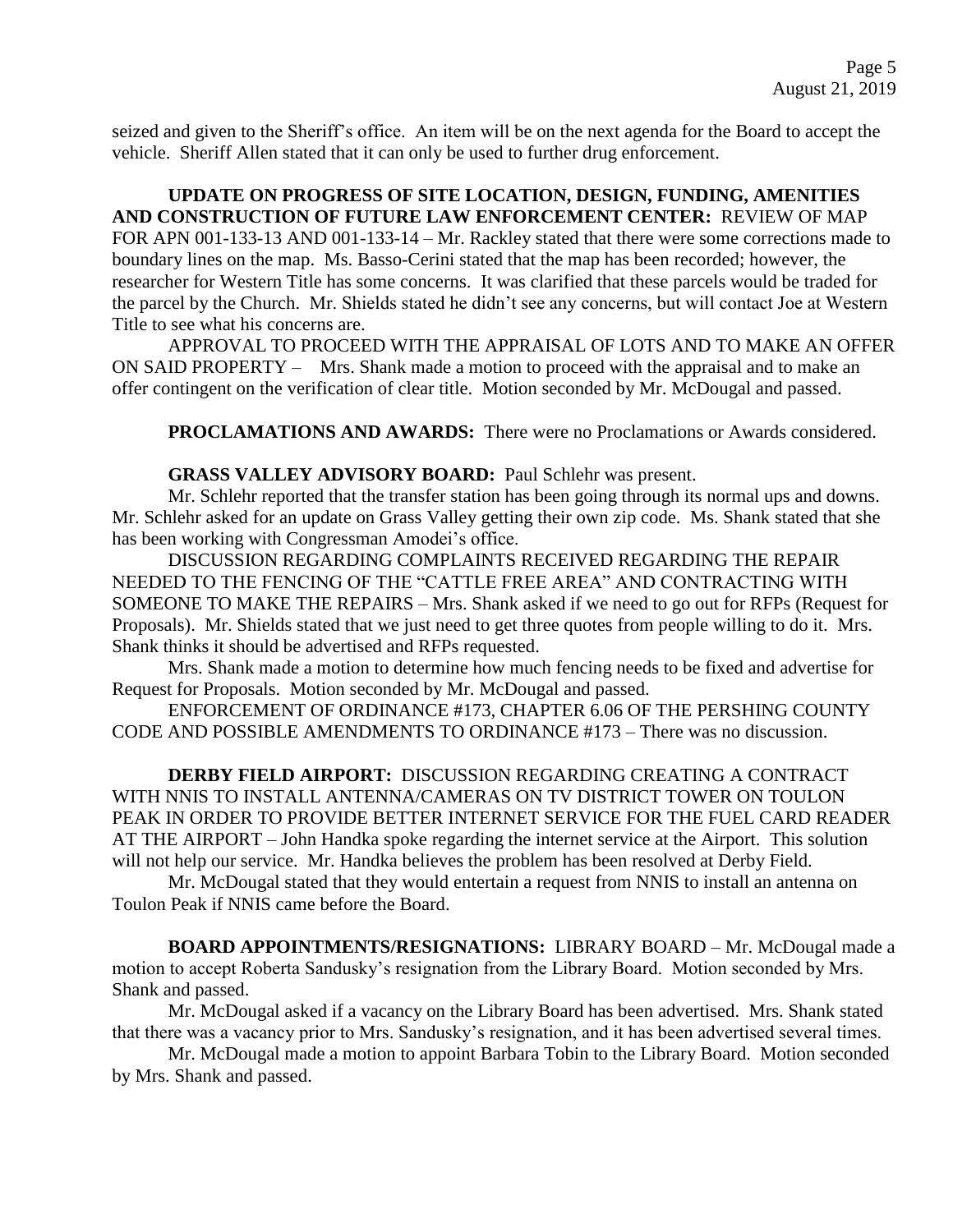Mr. McDougal made a motion to advertise for any other vacancies. Motion seconded by Mrs. Shank and passed.

**RESOLUTION TO PROVIDE FOR AN AMENDED CAPITAL IMPROVEMENT AND PUBLIC SAFETY PROJECT PLAN PURSUANT TO ORDINANCE 252 AND 257:** Mr. Rackley still has it on his calendar to speak to the Fire Departments about this. This will be moved to a future agenda.

**PLANNING AND BUILDING DEPARTMENT / IMLAY WATER:** James Evans was present.

Mr. Evans stated he will be attending the Electrical Inspector Course September 23-27, 2019 in Las Vegas and will take the exam on October 1<sup>st</sup> in Reno.

PROCEDURE TO ADVISE CUSTOMERS ON WHOM TO CALL REGARDING ELECTRICAL ISSUES – Mr. Rackley stated that this was discussed at the last meeting. During normal business hours customers would call the Planning office. Mr. Rackley feels that after hours they should call the Sheriff's office Dispatch, who will then call Mr. Evans or Mr. Rackley. Sheriff Allen disagreed. The call should be made from the customer directly to the electrical company, as NV Energy customers do. Mr. McDougal stated that the County should contract with an electrical service company whom the customers could call.

It was noted that Mrs. Donaldson left the meeting at 11:20 a.m. to attend another meeting. Rachel King, Deputy Clerk-Treasurer, joined the meeting at this time.

DISCUSSION AND APPROVAL TO PURCHASE SHED FOR STORAGE OF EQUIPMENT NOT TO EXCEED \$5,000.00 – Mrs. Shank made a motion to approve the purchase of a 10x12 utility shed from Out West Buildings to be used to store equipment, for an approximate cost of \$3,605.00. Motion seconded by Mr. McDougal and passed.

DISCUSSION REGARDING POTENTIAL NEW BILLBOARD PROJECTS AND POSSIBLE IMPLICATION ON THE DEVELOPMENT CODE – Mr. Rackley has had 2 complaints from local people about the number of billboards on the frontage road between Westergard and Toulon. Mr. Rackley asked Mr. Evans if all the billboards have been permitted. Mr. Evans stated that they have. Mr. McDougal suggested a temporary moratorium on new permits until the Building Code can be reviewed and/or amended. Mr. Shields informed the Commission that the advertising is allowed by the Highway Beautification Act. Mr. Shields suggested that they regulate size and or lighting. Mrs. Basso-Cerini stated that the billboards are taxable and are bringing in income to the County. Mr. McDougal suggested that they at least discuss lighting restrictions, and possibly a limit on new signs. There could be a direct economic impact on property owners who purchased land for that specific purpose.

**KIMBERLY BURGESS, 2020 CENSUS.GOV:** OVERVIEW OF THE 2020 CENSUS AND COMPLETE COUNT COMMITTEES AND THE IMPORTANCE OF AN ACCURATE COUNT FOR THE COMMUNITY – Mrs. Burgess currently covers most of Nevada with the exception of Clark and Nye Counties. The Census is mandated by the Constitution and is done every 10 years. The count is used to determine how the seats are allocated in Congress and how Federal funds are dispersed to the states. Census Day is April 1, 2020. Self-response for the Census starts March 12, 2020. Most of the population will receive their packet in the mail, but if a person gets their mail at a P.O. Box, the packets will be delivered by hand to their house, which would be most of Lovelock. They are currently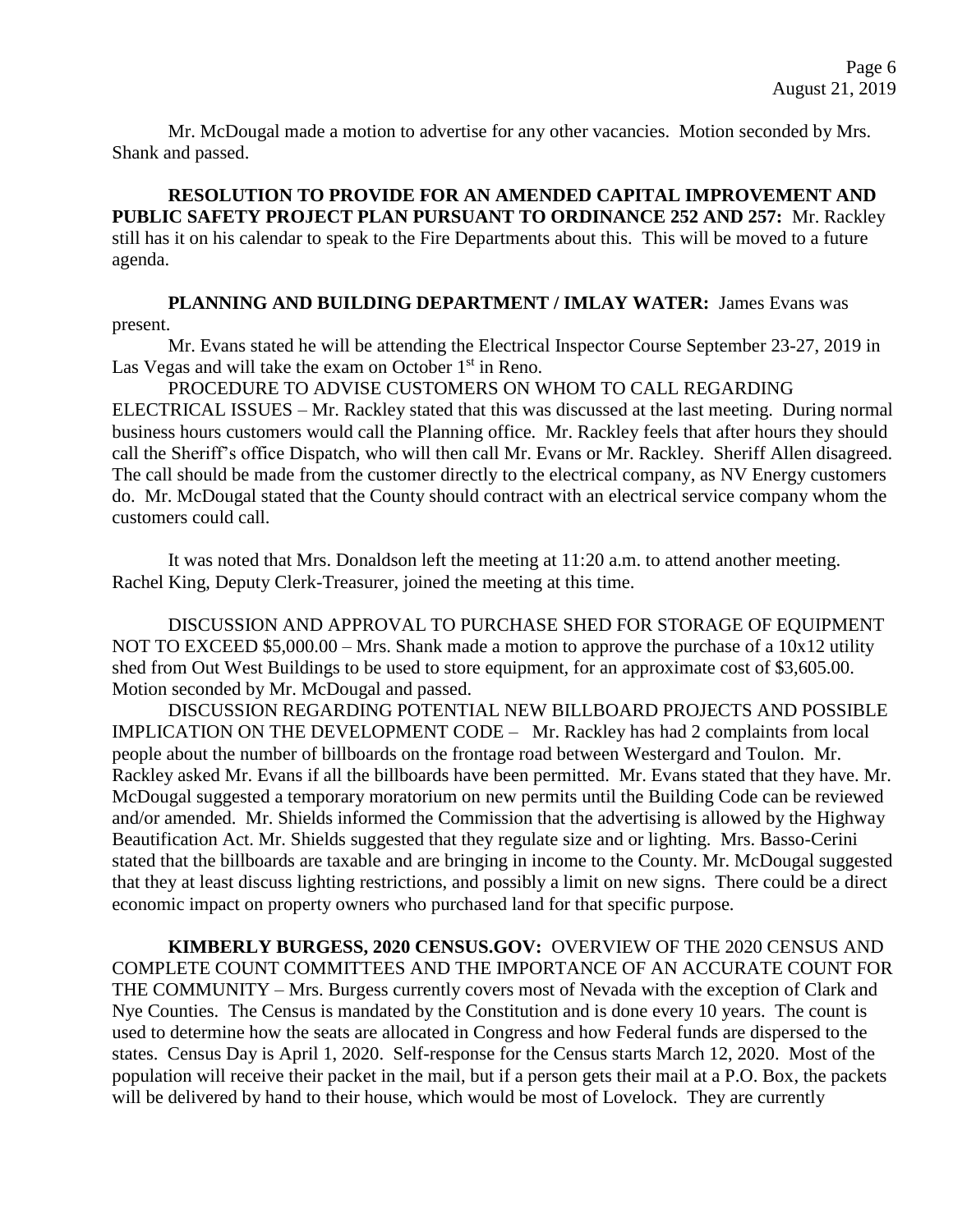conducting an address canvass to ensure they have correct address for residents and that will continue through October.

On April 1 of this year the Governor signed a bill to create a Complete Count Committee for the State of Nevada. There is still much discussion on how this count will be completed and by whom and how the smaller committees should be structured. Mrs. Shank suggested that the FCC (Frontier Community Coalition) could take on the role of the local committee, which will discuss and address areas where a complete count will be difficult to obtain.

There will be local jobs available, with the hourly rate of approximately \$15-\$16 an hour. Mileage will also be reimbursable.

**PUBLIC HEARING:** PROPOSALS FOR PROJECTS FOR THE 2020 NEVADA STATE COMMUNITY DEVELOPMENT BLOCK GRANT PROGRAM – No proposals were received.

# **RESOLUTION SUPPORTING PERSHING COUNTY'S COMMENTS AND RECOMMENDATIONS REGARDING THE EXPANSION OF NAS FALLON INTO PERSHING COUNTY:** Mr. Shields stated that he recommends waiting to see what the Resolution from NACO states, so we can be on the same page. There are still several concerns because they haven't been directly responding to our comments.

**REPORT FROM LEGAL COUNSEL:** Mr. Shields stated that in regard to the meeting with the Fire Marshall's office, the issue of liability came up. He asked for some clarification. Mrs. Shank stated that if we send out a firefighter without the proper training or equipment, the Fire Chief, County and City would be liable if that person was to get hurt. Mr. McDougal also mentioned disease and longterm illness. Mrs. Shank did take notes at the meeting and will let Mr. Shields look at them.

**REPORT FROM ADMINISTRATIVE ASSISTANT:** APPROVAL OF FINAL INVOICE FOR PATHWAYS CONSULTING, LLC – Mrs. Wesner stated that the mediation services came in \$425 over the estimated amount. It was noted that this needs to be approved as it is an old year budget item.

Mr. McDougal made a motion to approve the increased amount of \$425 for Pathways Consulting, LLC. Motion seconded by Mrs. Shank. Mr. Rackley opposed. Motion carried.

Mrs. Wesner also reported that POOL/PACT will be putting on a Leadership, Taking Control of Conflict class. Ten department heads have signed up to attend.

**ITEMS FOR FUTURE AGENDAS:** Items for future agendas include the billboard issue that was previously discussed, a workshop on business licenses, and a quarterly meeting about the Law Enforcement Center.

**CORRESPONDENCE:** A letter was received from the Central Nevada Water Authority clarifying that if someone wants to grow hemp on their land, they must have water rights.

**MATTERS OF THE BOARD FOR DISCUSSION; BOARD MEMBER REPORTS; BOARD LIAISON REPORTS:** Mr. McDougal did not have anything to report. Mrs. Shank stated that most of her meetings are upcoming. She did attend the Pershing County Healthcare Foundation dinner. She also attended the Imlay Town Hall.